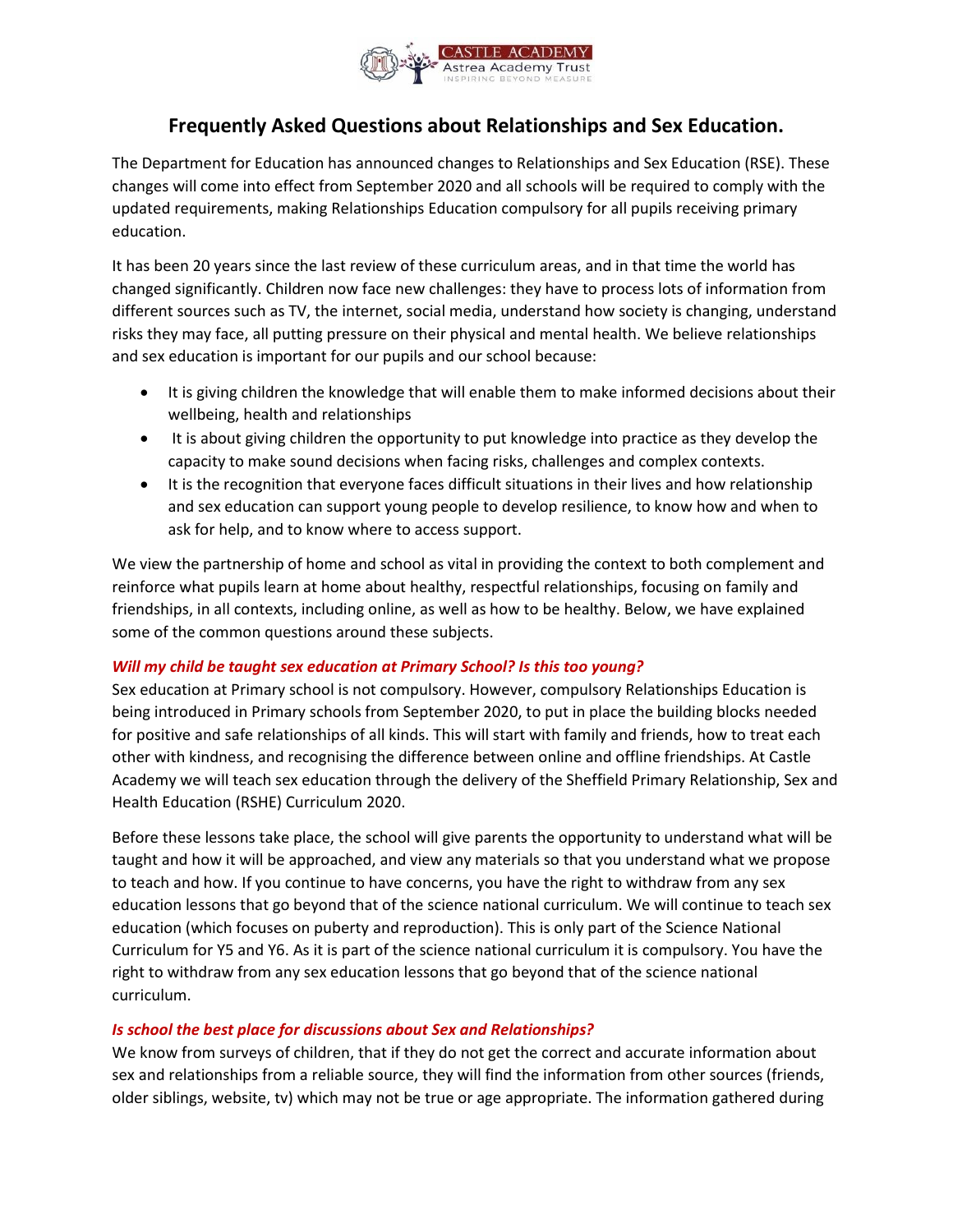

the Government consultation found that most children wanted this information and discussion to be provided in school with their teachers so that they could ask their questions in a safe space, and have them answered in an age-appropriate way.

#### *Do I have a right to withdraw my child from Relationships and Sex Education?*

In a Primary School, you have the right to withdraw from any sex education lessons that go beyond that of the science national curriculum. There is no right to withdraw from Relationships Education at Primary or Secondary school as the contents of these subjects – such as family, friendship, safety (including online safety) – are important for all children to be taught.

#### *Has the government listened to the views of my community in introducing these subjects?*

The Government undertook a wide public consultation which involved discussions with over 90 organisations, as well as the public consultation on the draft regulations and guidance. This has informed the key decisions on these subjects.

#### *Will these subjects promote LGBT relationships?*

No, these subjects don't 'promote' anything, they educate. We are teaching about equality. Our school ethos says that we are respectful of everyone. We value ourselves and all others: This means that if someone is black, they are welcome in our school; if someone uses a wheelchair, they are welcome in our school; if someone is gay they are welcome in our school. Pupils should be taught about the society in which they are growing up. These subjects are designed to foster respect for others and for difference, and educate pupils about healthy relationships. RSE should meet the needs of all pupils, whatever their developing sexuality or identity – this should include age-appropriate teaching about different types of relationships in the context of the law. In our school the teaching of LGBT will be delivered through teaching about different types of family, including those with same sex parents. All our planned learning will be taught in an age appropriate way.

#### *Are primary children too young to be taught about gay or lesbian people?*

Some children grow up in families with gay or lesbian parents. We can't say to a child who has two dads, 'You can't talk about your family!' We want all of our children to know that their family is normal and accepted in school. Our children will interact with people from different backgrounds we want them to treat all members of the community with the same respect. Just like racism, school has a duty of care to challenge any language that may cause offence to others, whether used intentionally or not. Phrases such as "that's so gay" or "that's a girl's/boy's toy" when used in a negative manner may unintentionally cause offence to a child or adult. School will challenge this language if it is used by children, parents or visitors as we want everyone to feel welcome.

#### *There are no children who are gay or transgender here, so why does it need to be mentioned?*

We want our children to grow up respectful and tolerant members of our community. As they grow up, make more friends, watch tv, go to different places they will meet people who are gay or transgender. We want them to understand that this is okay that some children when they grow up may be gay. We don't want children growing up thinking something is wrong with them or with people they recognise who are gay or transgender.

### *My religion says that gay is wrong, so why are you teaching about different sexuality choices?*

We are teaching about equality. We understand and respect all faiths. We recognise the tension that it can present. We are teaching children not to be afraid of difference but to celebrate difference. Any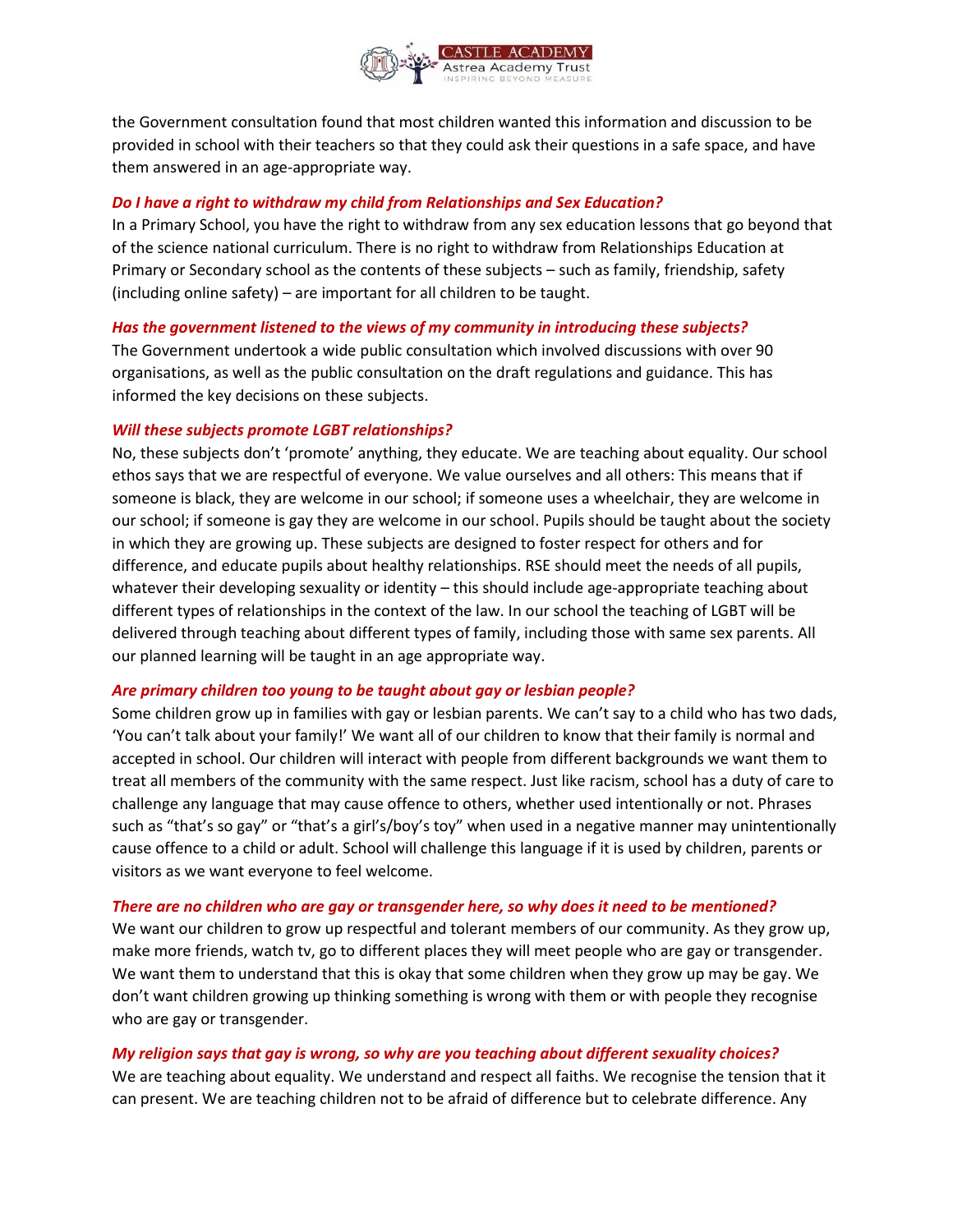

discussion or resources used will be to help your child be respectful and tolerant towards others. We are preparing the children for life in Britain. Britain is diverse and they are going to meet people who are different to them as they grow up.

# *You are confusing my child because at home they are learning that being gay is wrong but at school you are telling them that being gay is OK.*

As a parent it is your right to talk to your child about religious beliefs. In school we build our curriculum around UK law. We are teaching children that all people and relationships are equal. We are teaching children that all families are different and your child as they grow up are going to meet people who live in different families. It is important that children learn about people who are different. They need to learn to be tolerant and respectful of people with different views. When they grow up they can make up their own minds about what is right and wrong.

#### *What are the topics covered in RSE?*

In school RSE topics will taught through the delivery of the Sheffield Primary Relationship, Sex and Health Education (RSHE) Curriculum 2020. This is broken down into three themes:

- *Relationships*: family; friends.
- *Living in the Wider World*: community
- *Health and Wellbeing*: Mental Wellbeing; Physical Wellbeing; and Growing Up.

An overview of content and curriculum progression can be seen below:

### Sheffield RSHE, PSHE and Citizenship Learning Journey

- A broad outline of the topics that are covered in each strand of the curriculum.

- Progression of skills

- Can be used to map-out RSHE, PSHE and Citizenship over time



**Sheffield ILS eLearning Service** 

Improving outcomes. Embracing technology

| <b>Family</b>    |                                                                                                                                                                                                                                                                                                                                                           | <b>Friends</b>   |                                                                                                                                                                                                                                                                                                                                       | <b>Community</b> |                                                                                                                                                                                                                                                                                                                                                                                   |  |
|------------------|-----------------------------------------------------------------------------------------------------------------------------------------------------------------------------------------------------------------------------------------------------------------------------------------------------------------------------------------------------------|------------------|---------------------------------------------------------------------------------------------------------------------------------------------------------------------------------------------------------------------------------------------------------------------------------------------------------------------------------------|------------------|-----------------------------------------------------------------------------------------------------------------------------------------------------------------------------------------------------------------------------------------------------------------------------------------------------------------------------------------------------------------------------------|--|
| KS1              | - Understand own family<br>- Know that we should feel safe and<br>receive kindness when with our families<br>(although not everyone does)<br>- Understand acceptable behaviour at<br>home and at school<br>- Understand that families change<br>- Practice saying no (consent)<br>- Know how to report concerns<br>- Understand that families are diverse | KS1              | - Learn how to be a kind friend<br>- Identifying the features of good friends<br>- Identify 'bossy' friendships<br>- Identify bullying                                                                                                                                                                                                | KS1              | - Contribute to a happy school<br>- Consider their wider community<br>- Understand the equality of expectations<br>for boys and girls<br>- Learn about gender (boys, girls and<br>non-binary people)                                                                                                                                                                              |  |
| LKS <sub>2</sub> | - Understand the way that families can<br>change (including bereavement)<br>- Appreciate that there are cultural<br>differences between families in their<br>communities<br>- Know that boys and girls should be<br>treated equally                                                                                                                       | LKS <sub>2</sub> | - Choose healthy friendships<br>- Understand that friends are diverse<br>- Learn how to resolve conflict                                                                                                                                                                                                                              | LKS <sub>2</sub> | - Consider their place within a happy and<br>fair world<br>- Explore feelings of belonging<br>- Learn how to contribute to society                                                                                                                                                                                                                                                |  |
| UKS <sub>2</sub> | - Discuss the reason why people get<br>married<br>- Learn how to disagree and listen to<br>opposing views with respect<br>- Understand that families are highly<br>varied and that the differences between<br>people should be accepted and<br>celebrated                                                                                                 | UKS2             | - Appreciate the ongoing complexity of<br>close friendships<br>- Celebrate difference<br>- Identify manipulation tactics<br>- Learn to stand up for our own interests<br>- Identify and challenge bullying and<br>stereotypes<br>- Accept and celebrate difference<br>- Begin to understand gender identity<br>and sexual orientation | UKS2             | - Understand the history of prejudice and<br>discrimination<br>- Learn how to stand up to prejudice<br>- Learn about impairments and the way<br>to treat disabled people with respect<br>- Understand the importance of money<br>and how to use it wisely<br>- Explore the inequalities created by<br>unequal distribution of wealth<br>- Explore what does it mean to be British |  |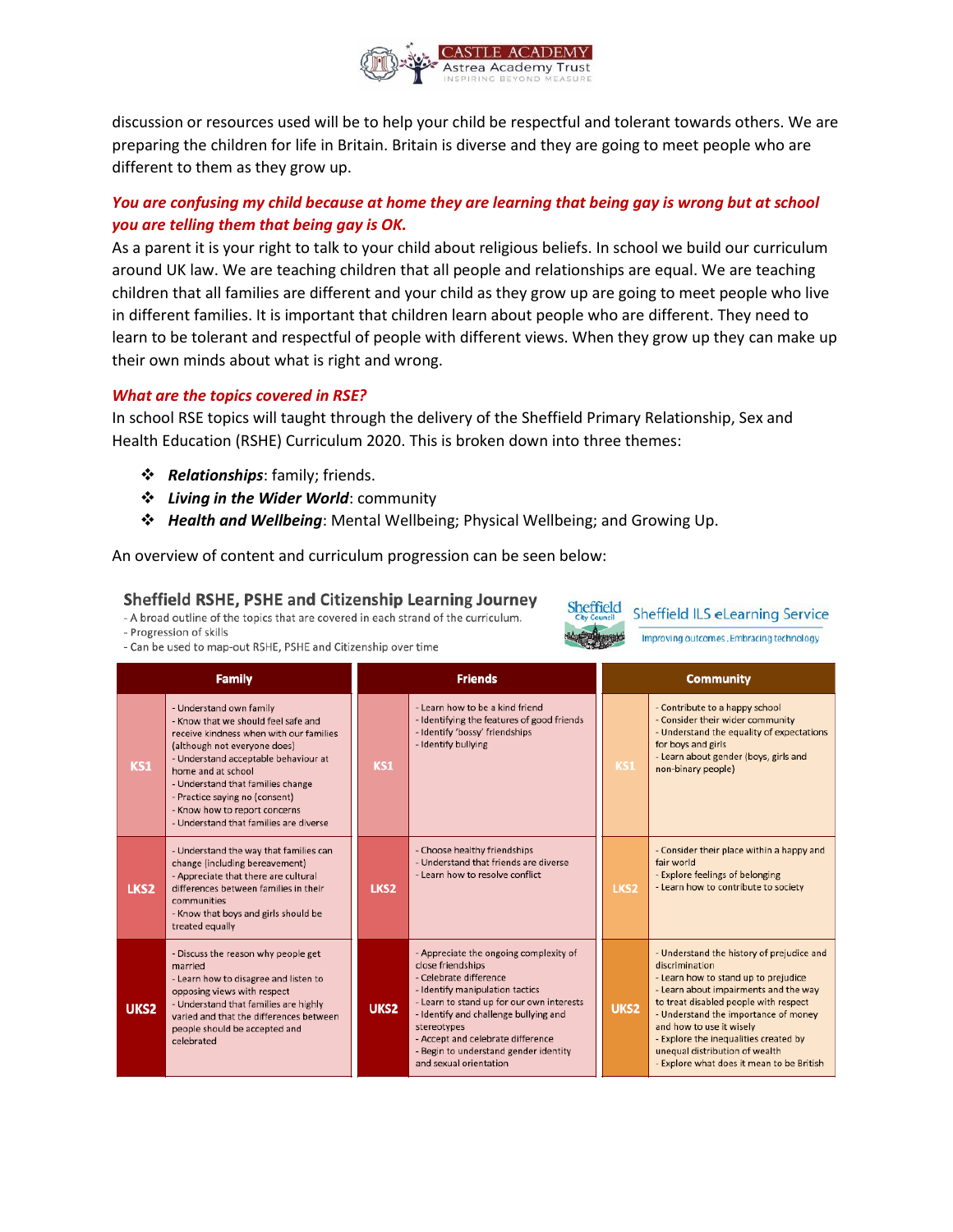

| <b>Sheffield</b>        |                                                                                                                                                                                     |                  |                                                                                                                                                                                                                                                                                                                                                                                                                                                                                                                 |  |                  | <b>Sheffield ILS eLearning Service</b>                                                                                                                                                                                                                                                          |
|-------------------------|-------------------------------------------------------------------------------------------------------------------------------------------------------------------------------------|------------------|-----------------------------------------------------------------------------------------------------------------------------------------------------------------------------------------------------------------------------------------------------------------------------------------------------------------------------------------------------------------------------------------------------------------------------------------------------------------------------------------------------------------|--|------------------|-------------------------------------------------------------------------------------------------------------------------------------------------------------------------------------------------------------------------------------------------------------------------------------------------|
|                         |                                                                                                                                                                                     |                  |                                                                                                                                                                                                                                                                                                                                                                                                                                                                                                                 |  |                  | Improving outcomes. Embracing technology                                                                                                                                                                                                                                                        |
| <b>Mental Wellbeing</b> |                                                                                                                                                                                     | Physical health  |                                                                                                                                                                                                                                                                                                                                                                                                                                                                                                                 |  | Growing up       |                                                                                                                                                                                                                                                                                                 |
| KS1                     | - Talk about feelings<br>- Consider the range of moods that<br>we experience<br>- Resolve arguments<br>- Begin to gain a sense of self                                              | KS1              | - Learn how to exercise<br>- Identify healthy foods<br>- Learn how to keep clean<br>- Identify and avoid dangers                                                                                                                                                                                                                                                                                                                                                                                                |  | KS1              | - Learn how our bodies change over time<br>(Linked to science)                                                                                                                                                                                                                                  |
| LKS <sub>2</sub>        | - Manage feelings<br>- Understand the causes and barriers<br>to our own happiness                                                                                                   | LKS <sub>2</sub> | - Appreciate the importance of exercise<br>- Appreciate the importance of a healthy<br>diet<br>- Understand issues relating to hygiene<br>and illness                                                                                                                                                                                                                                                                                                                                                           |  | LKS <sub>2</sub> | - Be able to access to information about<br>periods should they need to                                                                                                                                                                                                                         |
| UKS <sub>2</sub>        | - Develop empathy for other people<br>in the world<br>- Understand mental wellbeing<br>- Resolve conflicts<br>- Understand the causes of our<br>emotions<br>- Explore self-identity | UKS <sub>2</sub> | - Critique beauty standards and<br>expectations and the effect these have on<br>mental health<br>- Understand that we need to balance<br>long term happiness with short term<br>enjoyment<br>- Have a thorough understanding of diet<br>and exercise<br>- Appreciate the significance to health of<br>hygiene and illness<br>- Learn about the dangers of drugs,<br>alcohol and tobacco<br>- Learn how to verify health information<br>- Identify and manage hazards and risk<br>- Learn key life-saving skills |  | UKS2             | Puberty<br>- Understand physical changes including<br>identifying body parts<br>- Understand emotional changes<br>- Understand the importance of hygiene<br>during puberty<br>- Understand the process of menstruation<br>Optional<br>- Learn how sexual reproduction can lead<br>to childbirth |

*\*Sheffield Primary Relationship, Sex and Health Education (RSHE) Curriculum 2020.* Detailed schemes of work can be viewed on request but we do not have permission to publish these.

### *How will we know what is being taught so I can talk to my child about it at home?*

Parents will be given opportunities to attend different meetings to understand how the curriculum is being planned to be taught. As the curriculum planning develops parents will have the opportunity to look at materials that will be used. At the beginning of each year there will be an opportunity to discuss with the class teacher the years curriculum. Each term parents will have access via the school website which will summarise what is being taught. If you need to discuss this further Teachers will be happy to discuss this with you or signpost other resources that can be use at home to support discussions.

#### *Will this work prompt my children to ask challenging questions?*

Possibly, your child or children trust you and will be likely to ask you questions to test your beliefs and opinions. Please don't avoid them, talk openly about diversity and equality.

#### *How do I explain what 'gay' means to my child?*

'Gay' is when a man loves a man. 'Lesbian' is when two women love each other. 'Bi sexual' is when a person can love both men and women. 'Transgender' is when a person feels different about the body they were born into; we are all assigned a gender at birth and sometimes when we get older we may feel differently about this. Some people say there are 'boy' things or 'girl things' but we say this is not the case and boys and girls can do the same sort of things if they want.